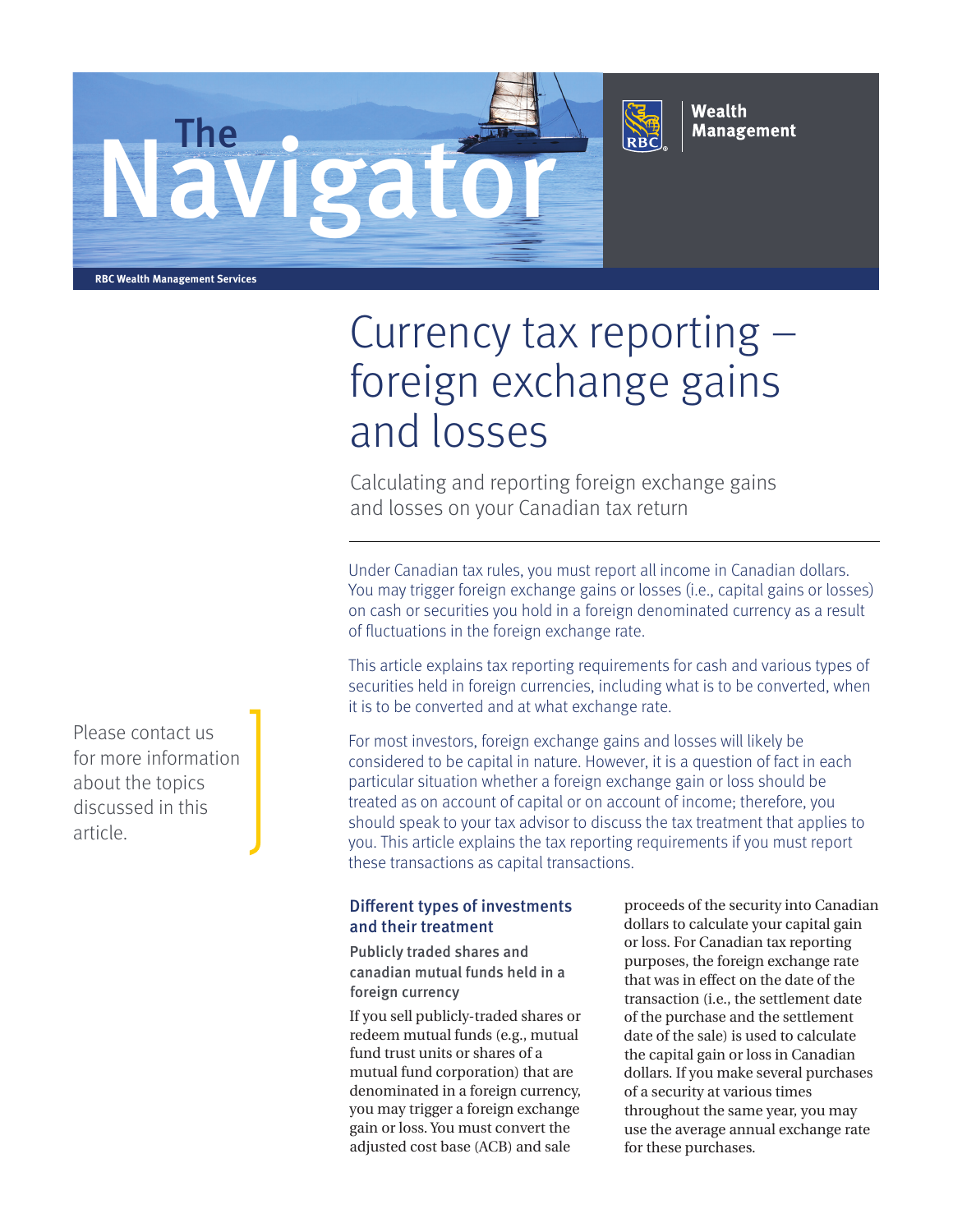The reporting of the capital gain or loss in Canadian dollars captures both the changes in the growth or fair market value (FMV) of the security, as well as gains or losses due to changes in the Canada-U.S. exchange rate.

#### For example:

Assume 100 shares of America Corp. were purchased at US\$83 with a settlement date of January 1 in Year One. After these securities were held for over two years, they were sold and settled on March 26 of Year Three when they were trading at US\$120 each. The exchange rates on these two settlements dates are shown in the table below.

| Sale of<br><b>America Corp.</b> | <b>Settlement date</b> | U.S.<br>dollars | <b>Exchange</b><br>rate | Canadian<br>dollars |
|---------------------------------|------------------------|-----------------|-------------------------|---------------------|
| Proceeds of<br>disposition      | Mar. $26 - Year$ 3     | \$12,000        | 1.0616                  | \$12,739            |
| <b>ACB</b>                      | $lan. 1 - Year 1$      | (\$8,300)       | 1.5586                  | $(\$12,936)$        |
| Gain/(loss)                     |                        | \$3,700         |                         | $(\$197)$           |

Notice how the gain denominated in U.S. dollars (i.e., US\$3,700), which reflects only the growth of the shares, can actually be a loss for Canadian tax purposes. The capital loss of C\$197 is the amount you would report on your Canadian tax return. The reporting of the capital gain or loss in Canadian dollars captures both the changes in the growth or fair market value (FMV) of the security, as well as gains or losses due to changes in the Canada-U.S. exchange rate. It would be incorrect to simply net the proceeds received in U.S. dollars with the U.S. dollar adjusted cost base (ACB) and convert the gain of US\$3,700 to Canadian dollars.

In the example above, if there were several purchases made before the sale, the foreign exchange rate on the settlement date of each of the purchases would be used to calculate the ACB in Canadian dollars, or the annual average exchange rate may be used where several purchases were made in the same year. If only

a portion of the shares are sold, a weighted average cost of these shares converted to Canadian dollars would be used to calculate the capital gain or loss.

Due to fluctuations in the foreign exchange rates, it is possible to trigger a capital gain or loss even if the FMV of the security has not changed at the time of sale. For example, when you redeem a U.S. money market fund, the redemption amount and the ACB in U.S. dollars may be the same amount; however, if the foreign exchange rate at the date of purchase and the date of sale vary, you will trigger a capital gain or loss due to changes in the foreign exchange rate. If the example above was for the purchase of a U.S. money market fund for US\$8,300, a capital loss of C\$4,125 would result even though the redemption amount and the ACB in U.S. dollars has not changed. This capital loss can be attributed to the strength in the Canadian dollar in Year 3.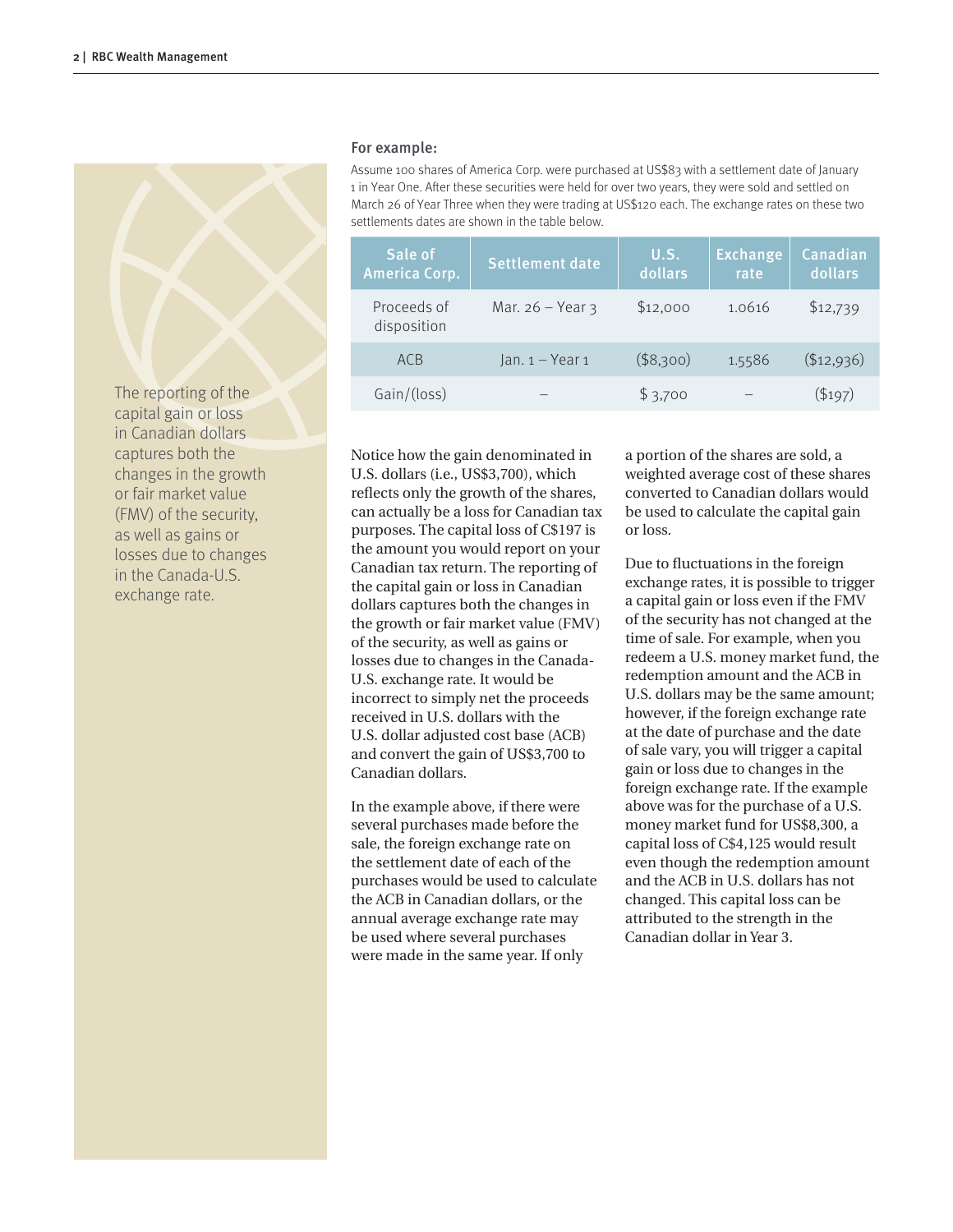| <b>U.S. money</b><br>market fund | <b>Settlement date</b> | U.S.<br>dollars | <b>Exchange</b><br>rate | Canadian<br>dollars |
|----------------------------------|------------------------|-----------------|-------------------------|---------------------|
| Redemption<br>amount             | Mar. $26 - Year$ 3e    | \$8,300         | 1.0616                  | \$8.811             |
| <b>ACB</b>                       | $lan. 1 - Year 1$      | (\$8,300)       | 1.5586                  | ( \$12,936)         |
| Gain/(loss)                      |                        | nil             |                         | $($ \$4,125)        |

# Distributions from publicly-traded shares or mutual funds held in foreign currency

In addition to the capital gain or loss on the sale or redemption of shares or mutual funds, you may have received income during the year from these securities. For example, the shares of America Corp. may pay dividends, or the units or shares of a mutual fund may pay capital gains

distributions, capital gains dividends, dividends, foreign income, interest, other income, or a combination of these amounts to you. If this income is denominated in U.S. dollars, you must convert this income to Canadian dollars using the Canada-U.S. exchange rate on the date the income was received or the average exchange rate for the tax year, when reporting it on your income tax return.

In addition to the capital gain or loss on the sale or redemption received income during securities.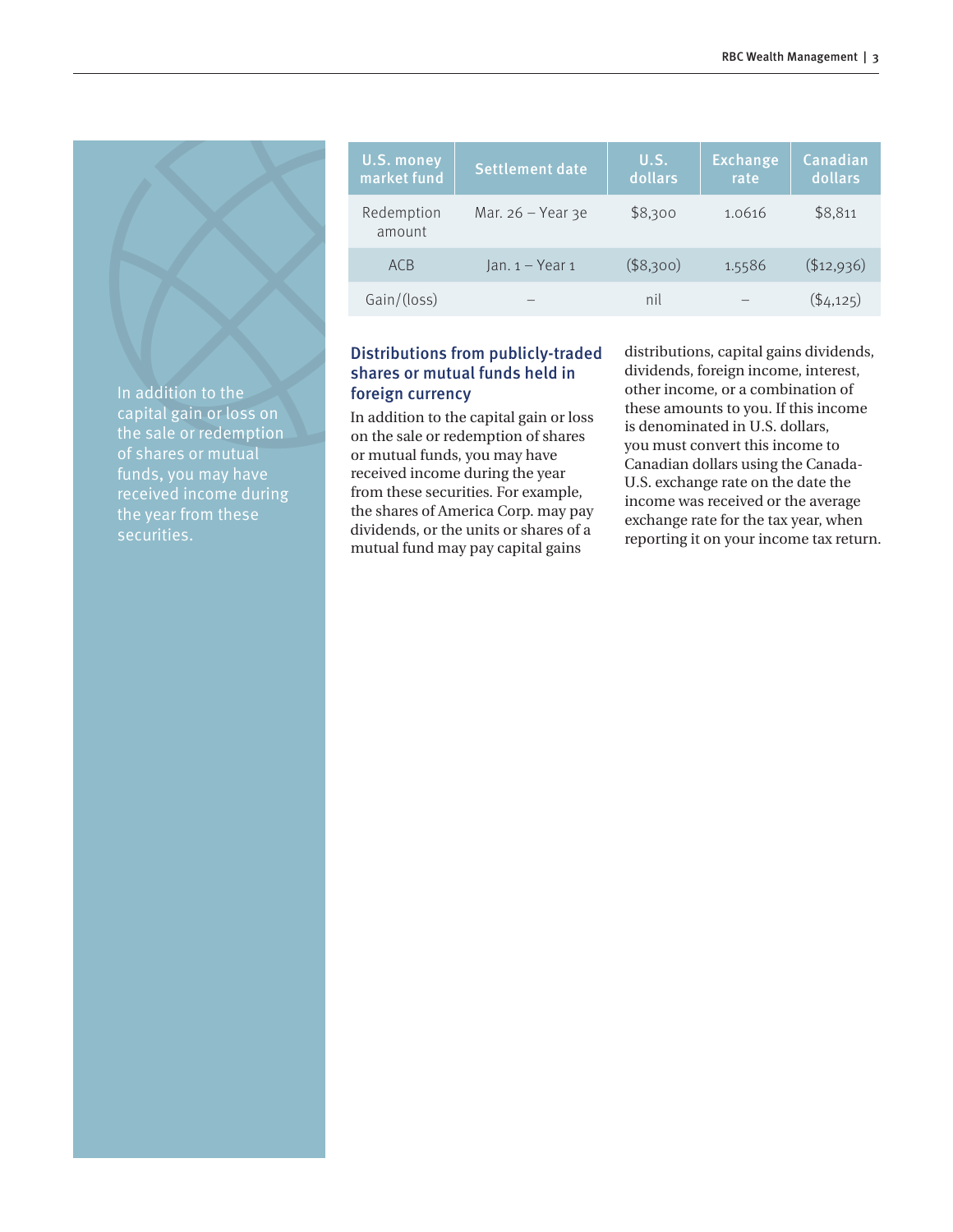For non-compound interest paying investments, interest is reported on your annual tax returns when it is received.

# Negotiable instruments

Notes, bonds, mortgages, debentures, government treasury bills and notes, commercial paper and GICs that are traded on the secondary market are considered negotiable instruments. When these securities are denominated in a foreign currency, there is a foreign exchange gain or loss on the disposition due to currency fluctuations, even if the proceeds are maintained in the same currency or rolled over into similar securities.

## For example:

Let's assume a 6% US\$100,000 corporate bond was purchased at par with a settlement date of March 1 in Year One. Interest was paid semiannually each March and September. On the purchase date, C\$117,130 was required to buy the bond at the prevailing exchange rate. The bond was then sold at a discount price of 0.98, with a settlement date of November 6 in Year Three.

U.S. currency conversion rates on the relevant days were as follows:

| Date                 | Exchange<br>rate |
|----------------------|------------------|
| Mar. 1 - Year 1      | 1.1713           |
| Sept. 1 - Year 1     | 1.0496           |
| Mar. 1 - Year 2      | 0.9870           |
| Sept. 1 - Year 2     | 1.0701           |
| Mar. $1 -$ Year $3$  | 1.2890           |
| Sept. $1 -$ Year $3$ | 1.1031           |
| Nov. $6 - Year$ 3    | 1.0720           |

# For Canadian tax purposes:

For non-compound interest paying investments, interest is reported on your annual tax returns when it is received. Where an interest payment date falls on a weekend or a holiday, the interest is paid on the next business day.

The following would be reported for each year in this example:

For Year One, a total of **C\$3,148.80**  would be reported, calculated as follows:

Sept. 1: US\$100,000 x 6% ÷ 2 = US\$3,000 x 1.0496 = C\$3,148.80

For Year Two, a total of **C\$6,171.30**  would be reported, calculated as follows:

Mar. 1: US\$100,000  $x 6\% \div 2 =$ US\$3,000 x 0.9870 = C\$2,961.00

Sept. 1: US\$100,000  $x 6\% \div 2 =$  $US$3,000 \times 1.0701 = C$3,210.30$ 

For Year Three, a total of **C\$8,339.34**  would be reported, calculated as follows:

Mar. 1: US\$100,000 x  $6\% \div 2 =$ US\$3,000 x 1.2890 = C\$3,867.00

Sept. 1: US\$100,000  $x 6\% \div 2 =$ US\$3,000 x 1.1031 = C\$3,309.30

Nov. 6: US\$100,000 x 6% x (66 ÷ 365 days) = US\$1,084.93 x 1.0720 = C\$1,163.04

The bond would have paid interest in March and September and then additional interest would have been realized from the last regular payment date to the date the bond was sold. Note that Canada Revenue Agency (CRA) will also accept the interest income being converted at the average foreign exchange rate for the year, as long as this method is consistently applied.

In addition, there would be a capital gain or loss, which would include the impact of foreign currency and this would be reported on your annual tax return. The gain or loss is calculated as follows: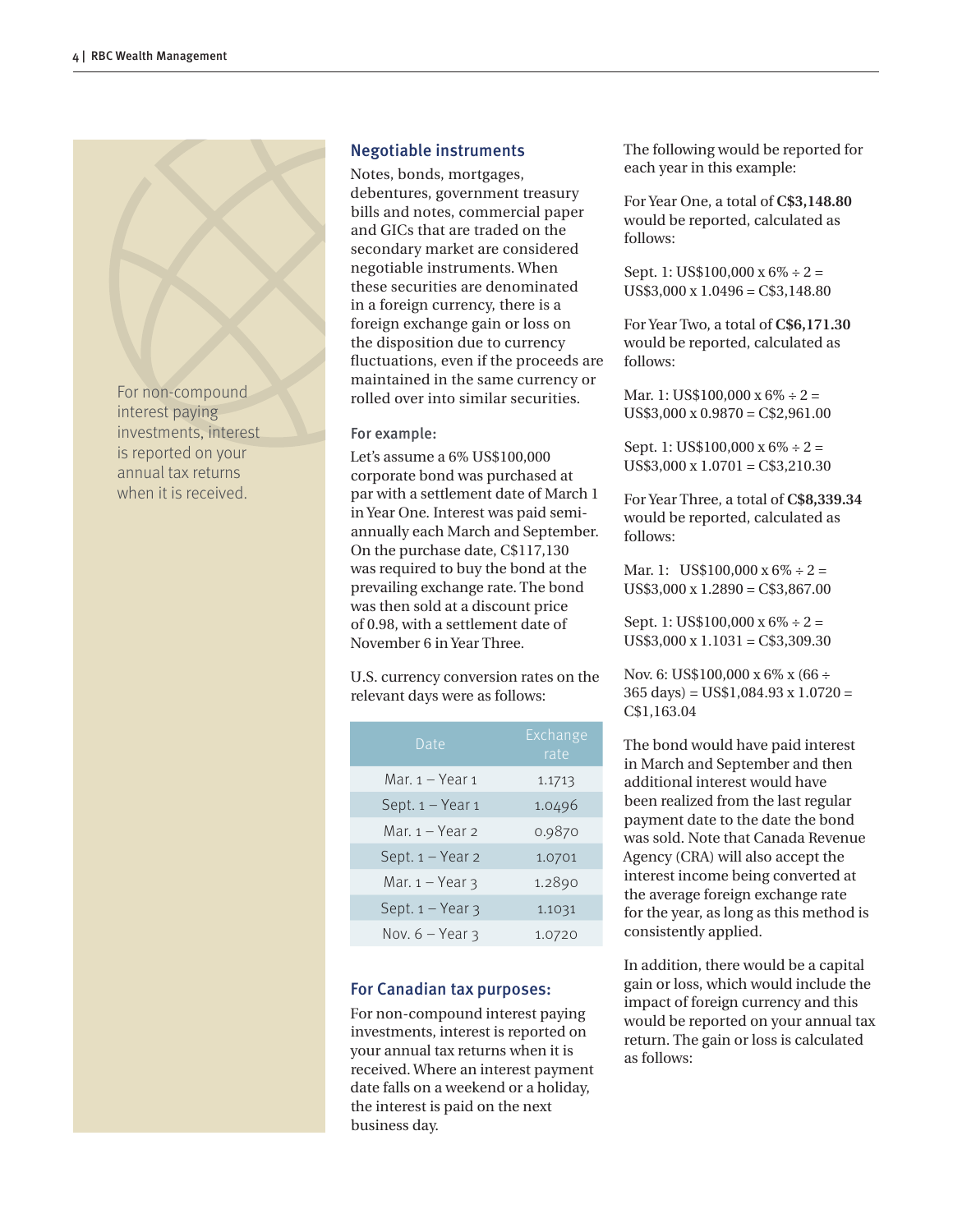| <b>Bond sold</b>        | U.S.<br>dollars | Settlement date and<br>exchange rate | Canadian<br>dollars |
|-------------------------|-----------------|--------------------------------------|---------------------|
| Proceeds of disposition | \$98,000        | Nov $6$ – Year Three at 1.0720       | \$105,056           |
| AC <sub>B</sub>         | \$100,000       | Mar. $1 -$ Year One at 1.1713        | \$117,130           |
| Capital Gain/(Loss)     | (\$2,000)       |                                      | (\$12,074)          |

1. First interest is calculated from June 1 to August 10:

Total interest = Purchase price x Effective yield rate x (Number of days T-bill held ÷ Number of days in year of sale)

 $$9,900 \times 4.07\% \times (71 \div 365) = US$78$ 

2. Once the interest is known, the capital gain or loss can be calculated:

| Proceeds of disposition        | US\$9,980 |
|--------------------------------|-----------|
| Minus: interest                | \$78      |
| Net proceeds of<br>disposition | \$9,902   |
| Minus: ACB                     | \$9,900   |
| Equal: Capital gain            | ٢2        |

A discount instrument, such as a strip bond, BA or T-bill, also income and/or capital gains or losses.

## Discount instruments

to offset capital gains.

A discount instrument, such as a strip bond, BA or T-bill, also produces interest income and/or capital gains or losses. Once the proper income has been determined, the capital gain or loss (including the foreign currency gain or loss) can be calculated.

As you can see in this example, the US\$2,000 capital loss resulted in a C\$12,074 capital loss (including a foreign exchange loss) for Canadian tax purposes. Calculating the gain or loss, first in U.S. dollars and then converting it to Canadian dollars, does not give the same result and is not the correct method for calculating gains and losses. Even though there is interest reported in each year of holding the bond, the large capital loss on the sale is not in any way reduced by the interest income already reported and can only be used

#### For example:

Let's say you purchased a U.S. denominated T-bill for US\$9,900 on June 1 with a yield of 4.07%. The T-bill matured on September 1 (91 days) and its maturity value was US\$10,000. You decided to sell the T-bill on August 10 for US\$9,980. Let's assume that the conversion rate on June 1 was 1.2 and on August 10 it was 1.1. The accrued interest and capital gain/loss are calculated as follows: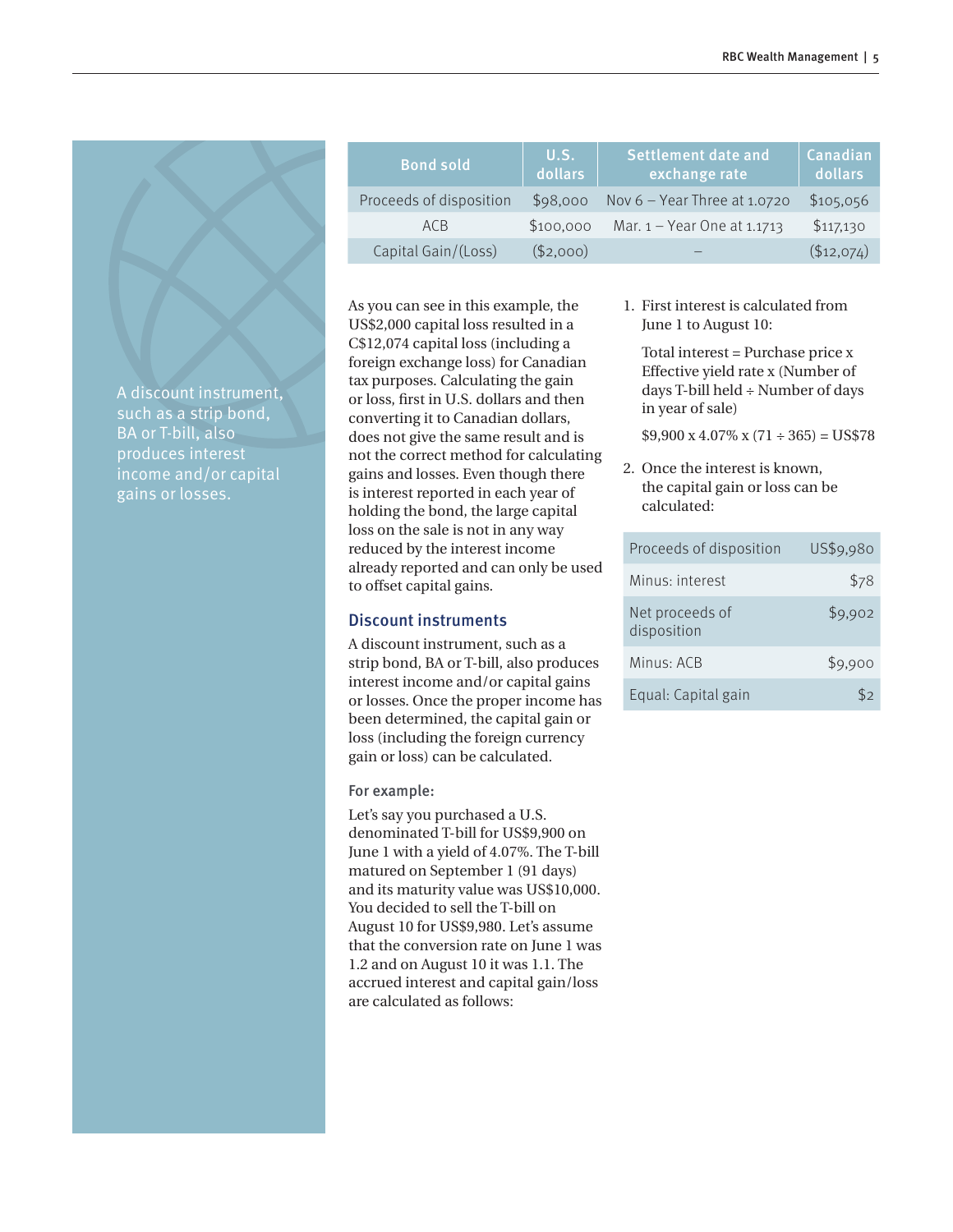| T-Bill sold                 | U.S. dollars | <b>Exchange</b><br>rate | Canadian<br>dollars |
|-----------------------------|--------------|-------------------------|---------------------|
| Net proceeds of disposition | \$9,902      | 1.1                     | \$10,892.20         |
| <b>ACB</b>                  | \$9,900      | 1.2                     | \$11,880.00         |
| Capital gain/(loss)         | 82           | n/a                     | (\$987.80)          |

For Canadian tax purposes:

Interest of C\$85.80 (US\$78 x 1.1) should be reported on your income tax return. (Alternatively, you can use the average U.S. exchange rate for the year if this method is applied consistently.)

A capital loss of C\$987.80 should also be reported on your tax return. The same methodology as above is used to calculate the loss. The capital loss in Canadian dollars is affected by the foreign exchange rate changes over the holding period of the discount instrument.

Also, the interest and the capital gain/ loss need to be reported separately on your tax return, even though for investment purposes they may appear to offset each other.

## Non-negotiable instruments – funds on deposit

Term deposits, non-negotiable GICs, and other investments that are not negotiable are considered to be "on deposit." They are not considered to be disposed of until they are converted to another currency or used to purchase negotiable investments or other assets.

For example:

Let's determine how these instruments should be reported.

Assume a US\$20,000 GIC is purchased on May 1 with a 5% interest rate. It matures on June 1 and is rolled over to another U.S. GIC with a 6% interest rate and matures on July 1. On May 1, the Canadian dollar is worth US1.00. On June 1, it is 1.02 and on July 1 it is 1.05. Further, let's assume the average exchange rate for the year is 1.04.

## Here is a summary of the transactions

| May 1  | Conversion | C\$20,000 is converted to US\$20,000 (exchange rate is<br>$CS_1 = US5_1$                                                        |
|--------|------------|---------------------------------------------------------------------------------------------------------------------------------|
| May 1  | Purchase   | US\$20,000 GIC                                                                                                                  |
| June 1 | Maturity   | Principal returned: US\$20,000<br>Interest earned: US\$84.93 (\$20,000 x 5% x 31/365)                                           |
| June 1 | Purchase   | US\$20,084.93 GIC                                                                                                               |
| July 1 | Maturity   | Principal returned: US\$20,084.93<br>Interest earned: US\$99.05 (\$20,084.93 x 6% x 30/365)<br>Principal balance: US\$20,183.98 |
| July 1 | Conversion | US\$20,183.98 is used to purchase a negotiable instrument,<br>such as a preferred share                                         |



The interest and the capital gain/loss need to be reported separately on your tax return, even though for investment purposes they may appear to offset each other.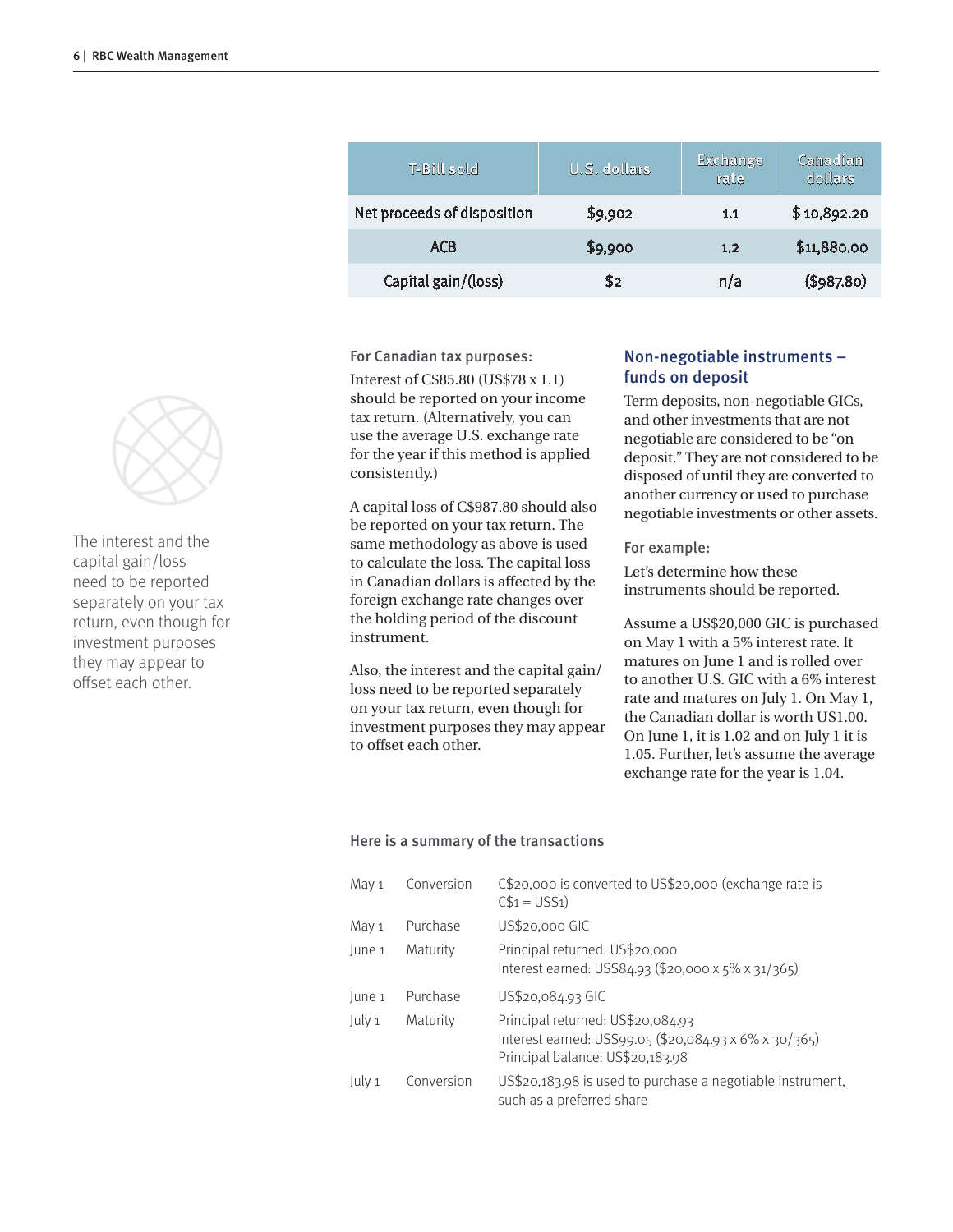Cash you hold in a foreign currency in a safety deposit box, as a traveller's cheque, in a bank account or in a High Interest Savings Account (HISA) is subject to special rules with respect to reporting gains and losses because of fluctuations in foreign exchange rates.

#### For Canadian tax purposes:

Interest is always reported when paid or when the tax rules require the interest to be accrued. From the above example, the June 1 maturity interest of US\$84.93 will be converted to C\$86.63 (exchange rate of 1.02) and reported on your annual tax return. Similarly, the July 1 maturity interest of US\$99.05 will be converted to C\$104.00 (exchange rate of 1.05) and reported.

Alternatively, the two interest amounts could have been added together and then converted using the annual average foreign exchange rate for the year. This would result in ([\$84.93 + \$99.05] x 1.04) C\$191.34 being reported for these transactions. This average annual foreign exchange rate option is especially handy when there are numerous foreign currency income transactions in the year.

In addition, a foreign exchange gain or loss is only calculated when there is an actual conversion of currency or if the principal balance is used to purchase a negotiable investment or other asset. In the above example, when the preferred share is purchased, the July 1 balance will include the interest already reported on your tax return and reinvested in a U.S. dollar GIC. The total US\$20,183.98 is converted to Canadian dollars at the foreign exchange rate on the date the funds are converted to Canadian dollars to purchase the preferred share, in this

example at 1.05. The capital gain or loss is calculated as follows:

Proceeds of disposition US\$20,183.98 x 1.05 = C\$21,193.18

ACB  $C$20,000 + $86.63 + $104.00 =$ C\$20,190.63

Capital gain/(loss)  $C$21,193.18 - C$20,190.63 =$ C\$1,002.55

In this example, subtracting what you have now from what you started with would produce a gain of C\$1,002.55, which would be reported on your tax return as a capital gain, and ultimately, only 50% would be taxable.

## Cash

Cash you hold in a foreign currency in a safety deposit box, as a traveller's cheque, in a bank account or in a High Interest Savings Account (HISA) is subject to special rules with respect to reporting gains and losses because of fluctuations in foreign exchange rates. For administrative ease, the first C\$200 of the sum of all foreign exchange gains and losses on cash are exempt from taxation in a taxation year. If the sum of all the exchange gain or losses for all these forms of cash is in excess of C\$200, the excess must be reported for Canadian income tax purposes. Note that this C\$200 exemption does not apply to gains and losses realized on the sale of securities denominated in foreign